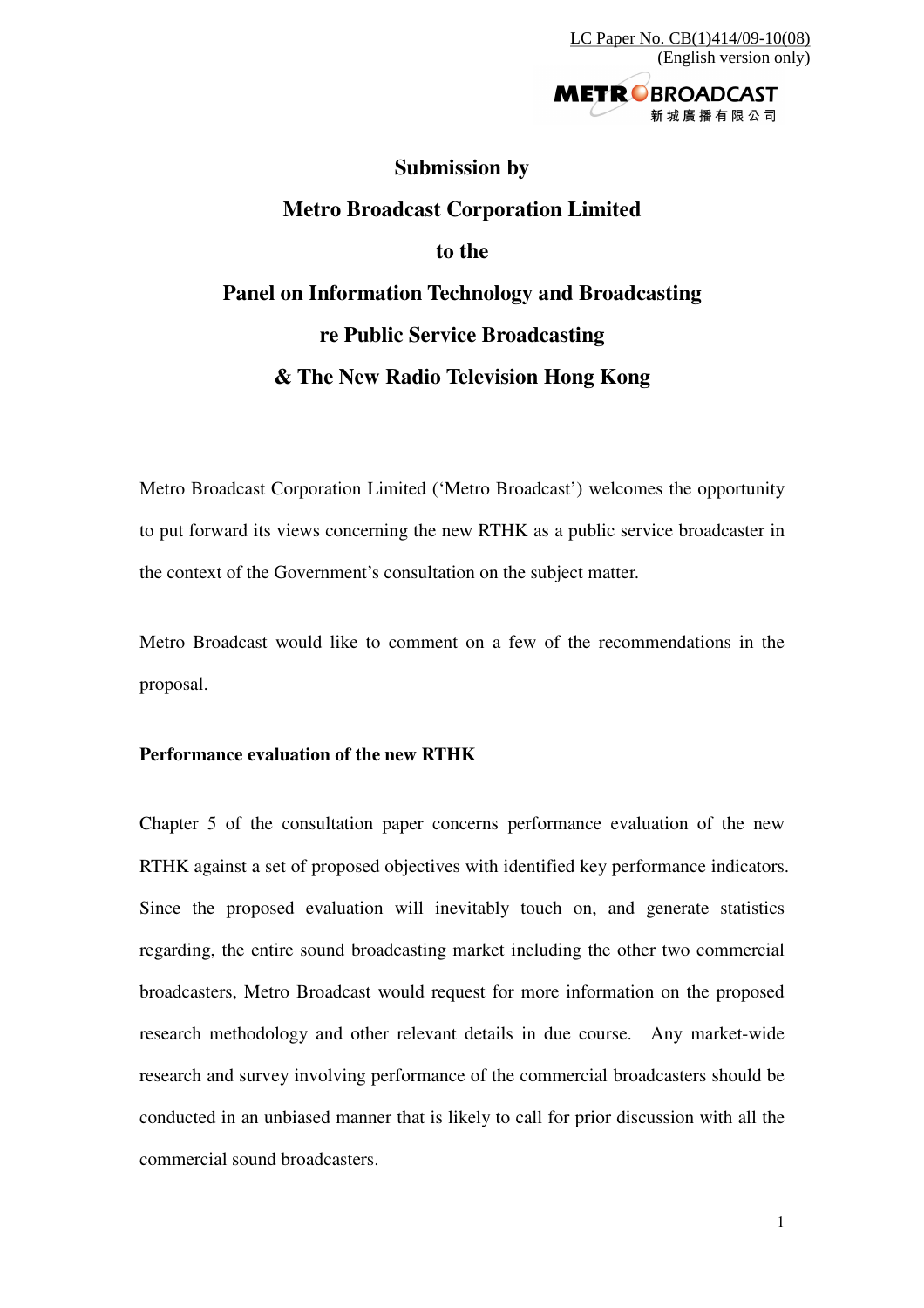

Metro Broadcast is also of the view that certain parameters may be irrelevant to the assessment of the new RTHK as a public service broadcaster. The use of market share as a KPI is one example. The audience base of the subjects to be served by public service broadcasting in many cases is in fact unlikely to contribute to a statistically significant percentage within the overall radio market.

## **Band III multiplex**

The assignment of a Band III multiplex to the new RTHK for the purpose of providing new DAB service will be a breakthrough in Hong Kong's sound broadcasting industry. Metro Broadcast has in our previous responses to a number of Government consultations including the mobile TV consultations expressed our interest in DAB development if the Government plans to introduce such service in Hong Kong. We have also proposed for consideration by the Government that the existing spectrum assignees should have priority for the use of new spectrum to continue service delivery with the new DAB technologies. Reference is made to the case of digital terrestrial television ('DTT') whereby both existing broadcasters (i.e. Asia Television Limited ('ATV') and Television Broadcasts Limited ('TVB')) were assigned the necessary spectrum without any auction or other allocation arrangements to provide DTT. We are of the view that incumbents in the sound broadcasting industry should be treated on the same footing as ATV and TVB. On this basis, the existing sound broadcasters which are interested in deploying DAB should be granted the relevant spectrum for introduction of DAB. We trust that the Government will safeguard fair competition and establish a level playing field for all industry stakeholders on the matter.